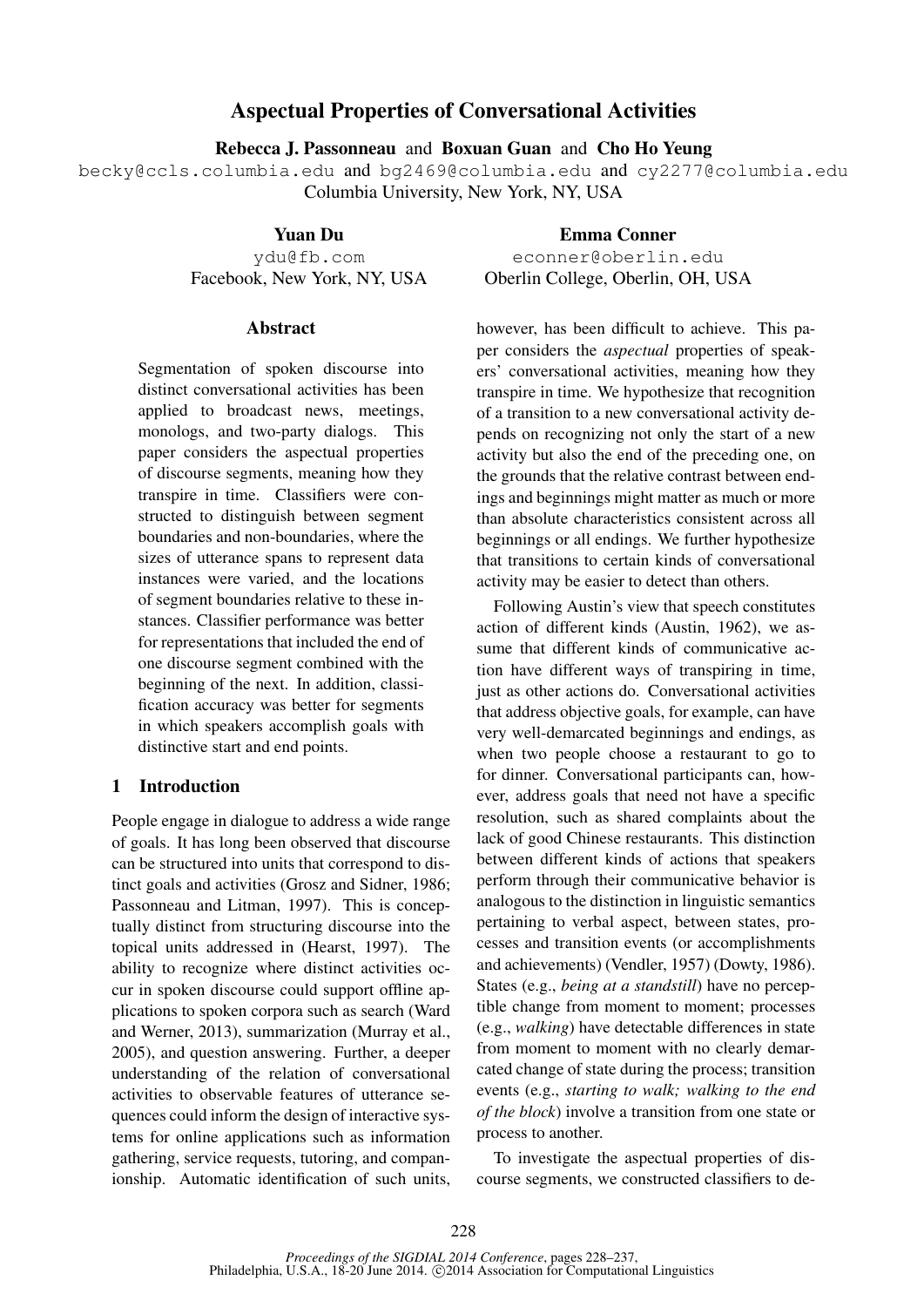tect discourse segment boundaries based on features of utterances. We considered the aspectual properties of discourse segments in two ways. First, to investigate the relative contribution of features from segment endings versus beginnings, we experimented with different sizes of utterance sequences, and different locations of segment boundaries relative to these sequences. Second, we considered different categories of segments, based on the speculation that segment transitions that are easier to recognize would be associated with conversational activities that have a well-demarcated event structure, in constrast to activities that involve goals to maintain or sustain aspects of interaction.

The following section describes related work in this area, as well as the difficulties in achieving good performance. Most work on identification of discourse segments (or other forms of discourse structure in spoken interaction) depends on a prior phase of annotation (e.g., (Galley et al., 2003; Passonneau and Litman, 1997)). We studied a corpus of eighty-two transcribed and annotated telephone dialogues between library patrons and librarians that had been annotated with units analogous to speech acts, and subsequently annotated with discourse segments comprised of these units. The annotation yielded eight distinct kinds of discourse segment, where a segment results from a linear segmentation of a discourse into strictly sequential units. (While the segmentation is sequential, the units can have hierarchical relations.) We found that classifiers to detect segment boundaries performed best with boundaries represented by features of sequences of utterances that spanned the end of one segment and the beginning of the next. Error analysis indicated that performance was better for boundaries that initiate conversational activities with clear beginnings and endings.

### 2 Related Work

Segmentation of spoken language interaction into distinct discourse units has been applied to meetings as well as to two-party discourse using acoustic features, lexical features, and very heterogeneous features. In our previous work, we used a very heterogeneous set of features to segment monologues into units that had been identified by annotators as corresonding to distinct intentional units (Passonneau and Litman, 1997). Text tiling (Hearst, 1997) has been applied to segmentation of meetings into distinct agenda segments using both prior and following context (Banerjee and Rudnicky, 2006). Results had high precision and low recall. We also find that recall is more challenging than precision. Topic modeling methods have also been applied to the identification of topical segments in speech (Purver et al., 2006) (Eisenstein and Barzilay, 2008), with improvements over earlier work on the ICSI meeting corpus (Galley et al., 2003) (Malioutov and Barzilay, 2006).

An analog of text tiling that uses acoustic patterns rather than lexical items has been applied to the segmentation of speech into stories using segmental dynamic time warping (SDTW) (Park and Glass, 2008). The method is based on the intuition of aligning utterances by similar acoustic patterns, possibly representing common words and phrases. Results on TDT2 Mandarin Broadcast News corpus were moderately good for short episodes with F=0.71 beating the baseline for lexical text tiling of 0.66, but poor on long episodes.

An alternative method of relying solely on acoustic information has been applied to importance prediction at a very fine granularity (Ward and Richart-Ruiz, 2013). Four basic classes of prosodic features derived from PCA were used (Ward and Vega, 2012): volume, pitch height, pitch range and speaking rate cross various widths of time intervals. The data was labeled by annotators using an importance scale of 1 to 5, and linear regression was used to predict the label for instances consisting of frames. The method performed well with a correlation of 0.82 and mean average error of 0.75 (5-fold cross validation).

The identification of different kinds of units in discourse is somewhat related to the notion of genre identification, e.g. (Obin et al., 2010) (Ries et al., 2000). Results from this area have been applied to segmentation of conversation by a combination of topic and style (Ries, 2002).

### 3 Data and Annotations

The corpus consists of recordings, transcripts and annotations on the transcripts of a set of 82 calls recorded in 2005 between patrons of the Andrew Heiskell Braille and Talking Book Library of New York City.<sup>1</sup> An annotation for dialog acts with a

 $1$ <sup>1</sup>The audio files and transcripts are available for download from the Columbia University Data Commons. The annotations and raw features will be released in the near future.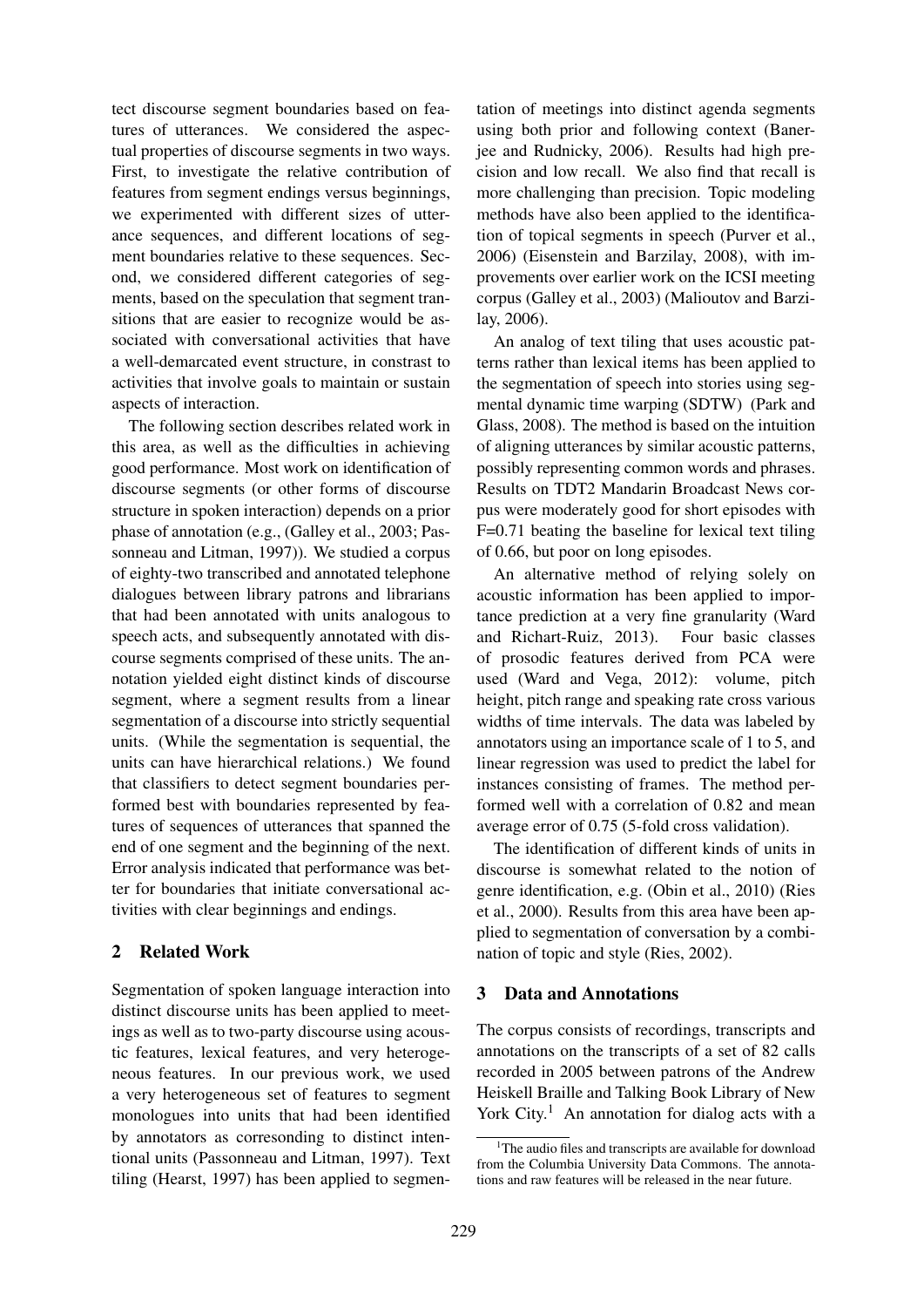reduced set of dialog act types and adjacency pair relations (Dialogue Function Units, DFUs) was developed, originally for comparison of dialogues across modalities (Hu et al., 2009). A subsequent phase of annotation at the discourse level that makes use of the dialog act annotation was later applied. This later annotation, referred to as Task Success and Cost Annotation (TSCA), was aimed at identifying individual dialog tasks analogous to those carried out by spoken dialog systems, to facilitate comparison of human-human dialog with human-machine dialog. Interannotator reliability of both annotations was measured using Krippendorff's alpha (Krippendorff, 1980) at levels of 0.66 and above for individual dialogues (Passonneau et al., 2011). The corpus consists of 24,760 words, or 302 words per dialog.

Briefly, the second phase of annotation involved grouping DFUs into larger sequences in which the participants continued to pursue a single coordinated activity, and labeling the large discourse units for their discourse function. The human annotation instructions avoided reference to overt signals of dialog structure. Rather, annotators were asked to judge the semantic and pragmatic functions of utterances. The annotations have been described in previous work (Hu et al., 2009; Passonneau et al., 2011); the annotation guidelines are available online.<sup>2</sup>

The location of a transition between one conversational activity and the next is represented as occurring between adjacent utterances. There are 9,340 utterance in the corpus, or 114 per dialog. About 10.6 percent of the utterances (994) start a new discourse unit. Within each unit, the speakers establish a conversational goal explicitly or implicitly, and continue to address the goal until it is achieved, suspended, or abandoned. The discourse segments were of the following seven categories, with an additional *Other category* for none of the above (examples from the corpus are shown after each segment category description; words in brackets represent overlapping talk of the two speakers):

• Conventional: The participants engage in conventionalized behavior, e.g., greetings (at the beginning of the call) or goodbyes (at the end of the call).

Librarian: andrew heiskell library Librarian: how are you Patron: good morning Librarian: good morning

• Book-Request: The participants address a patron's request for a book, which can be a specific book that first needs to be identified, or which can be a non-specific request for a book fitting some criterion (e.g., a mystery the patron has not read before).

Patron: do you have any fannie flagg stories Librarian: flag Patron: yeah Patron: F L A <Pause> Patron: A G G I think it is

• Inform: One of the participants provides the other with general information that does not support a Book Request, e.g., the patron provides identifying information so the librarian can pull up the patron's record.

Patron: well I'll call him again then Patron: and I'll get the name [today] Librarian [talk] to him and call me back Patron:  $\langle$  pause $>$  i- i'll call him Patron: and then i'll call you okay Librarian: okay

• Librarian-Proposal: The participants address the librarian's suggestion of a specific book or a kind of book that might meet the patron's desires.

Librarian: I have ellis but not bret Patron: ah wa wa what do you have by him Librarian: by cose Librarian: C O S E Librarian: I have the rage of a privileged class Patron: that's all right

• Request-Action: One of the participants asks the other to perform an action, e.g., the patron asks that certain authors be added to the patron's list of preferences

Patron: also  $\langle$  pause $\rangle$  uh Patron: <pause> of the favorite author list Librarian: mmhm Patron: would you um Patron: remove t jefferson parker Librarian: okay

<sup>2</sup> See links at http://www1.ccls.columbia. edu/˜Loqui/resources.html for transcription guidelines, and annotation manuals.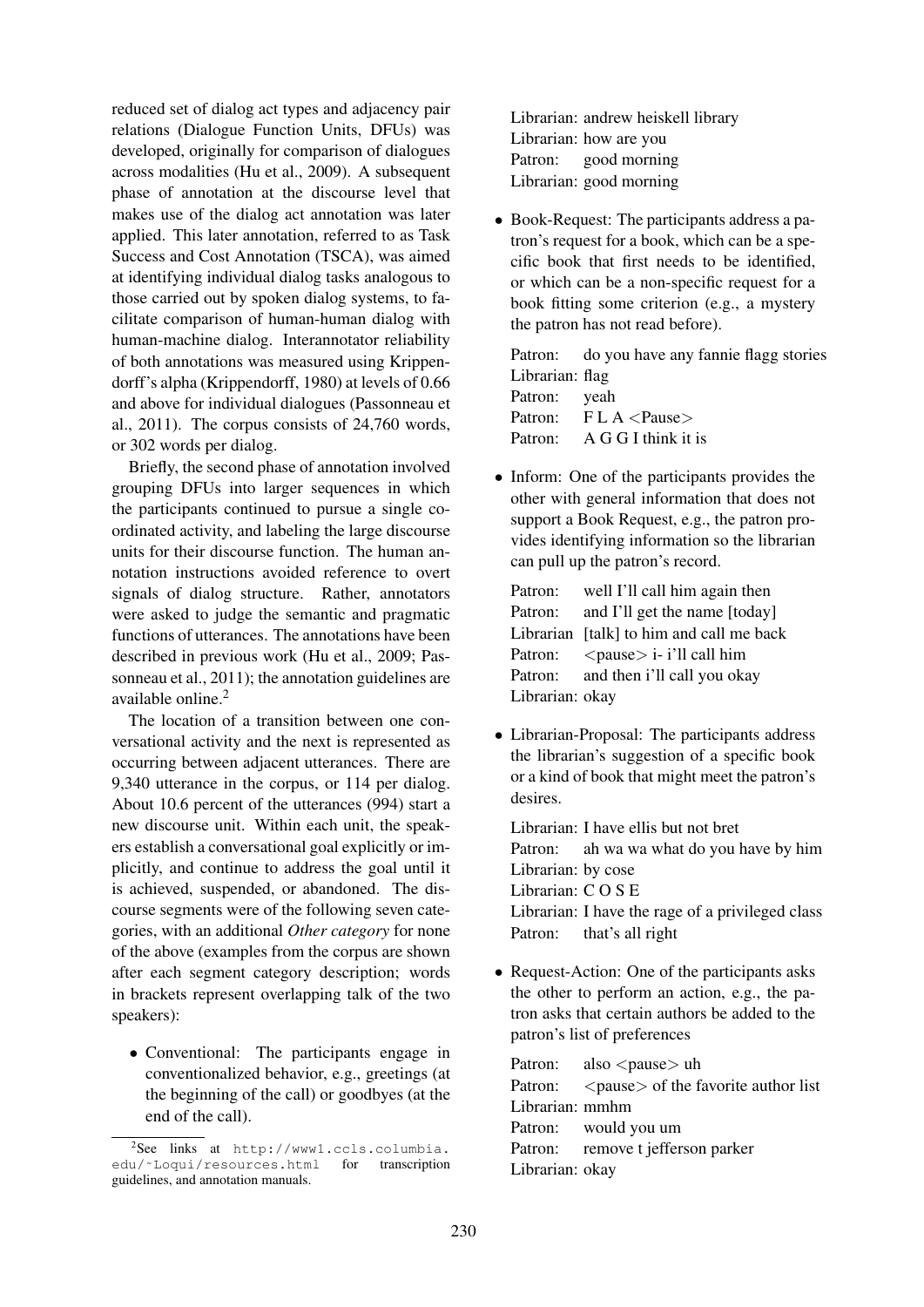• Information-Request: One of the participants seeks information from the other, e.g., the patron wants to know if

Patron: this is the talking books right Librarian: yes Librarian: this is the library for the blind

• Sidebar: The librarian temporarily takes a call from another Patron only long enough to place the new caller on hold

Librarian: hold on one second Librarian: Andrew Heiskell Library Librarian: please hold

• Other

Of these seven kinds of discourse units, Book-Requests and Librarian-Proposals are the most clearly delimited by beginning and ending points. At the beginning of a Book-Request, the patron establishes that she wants a book, and the end is identified by the mutual achievement of the librarian and patron of either a successful resolution, meaning the identification of a particular book in the library's collection that the patron will accept, or a failure of the current attempt, which often leads to a new revised book request. Librarian-Proposals are very parallel to Book-Requests; the difference is that the librarian makes a suggestion of a specific book or kind of book which must be identified for the patron, and which the patron then accepts or rejects.

### 4 Experiments

The experiments to automatically identify the locations of the annotated discourse units apply machine learning to instances consisting of utterance sequences that represent the two classes, presence versus absence of a boundary. We hyothesize that the enormous challenges for identifying discourse structure in human-machine dialogue can be better addressed through complementary reliance on semantics and interaction structure (behavioral cues), and each can reinforce the other. The main focus of the experiments reported here is on data representation to address the questions, what features of the context support the ability to segment a dialogue into conversational activity units, and how much context is necessary?

A disadvantage of the dataset is its relatively small size, especially given the extreme skew with



Figure 1: Schematic representation of instance spans and labels. Bars on the left show the number of utterances (size) and position of segment boundary (position) for five of the fourteen types of instances. Positive and negative labels are shown on the descriptions at the right.

the positive class consisting of only 10% of the instances. On the other hand, the small size made detailed annotation feasible, and the corpus is well-suited to our research question in that it represents naturally occurring, spontaneous humanhuman telephone discourse. Therefore. the manner in which the dialogs evolve over time is entirely natural. Our major question of interest is how much of the time-course of the discourse is required for a machine learner to identify the start of a new discourse unit. To examine this question, we vary two dimensions of the representation of the instances for learning. The first is the number of utterances around the location of the start of a new discourse unit. The second is the set of features to represent each instance, which as we will see below, affects to some degree how many utterances to include before and after the start of a new discourse unit.

Four machine learning methods were tested using the Weka toolkit (Hall et al., 2009): Naive Bayes, J48 Decision Trees, Logistic Regression and Multilayer Perceptron. Of these, J48 had the best and most consistent performance, which we speculate is due to a combination of the small size of the dataset, and non-linearity of the data. Because J48 is doing feature selection while building the tree, it can identify different threshholds for the same features, depending on the location in the tree. All results reported here are for J48.

### 4.1 Labels and Instance Spans

We refer to a sequence of utterances, and a potential location of the onset of a discourse unit relative to that sequence, as a *span*. We varied the num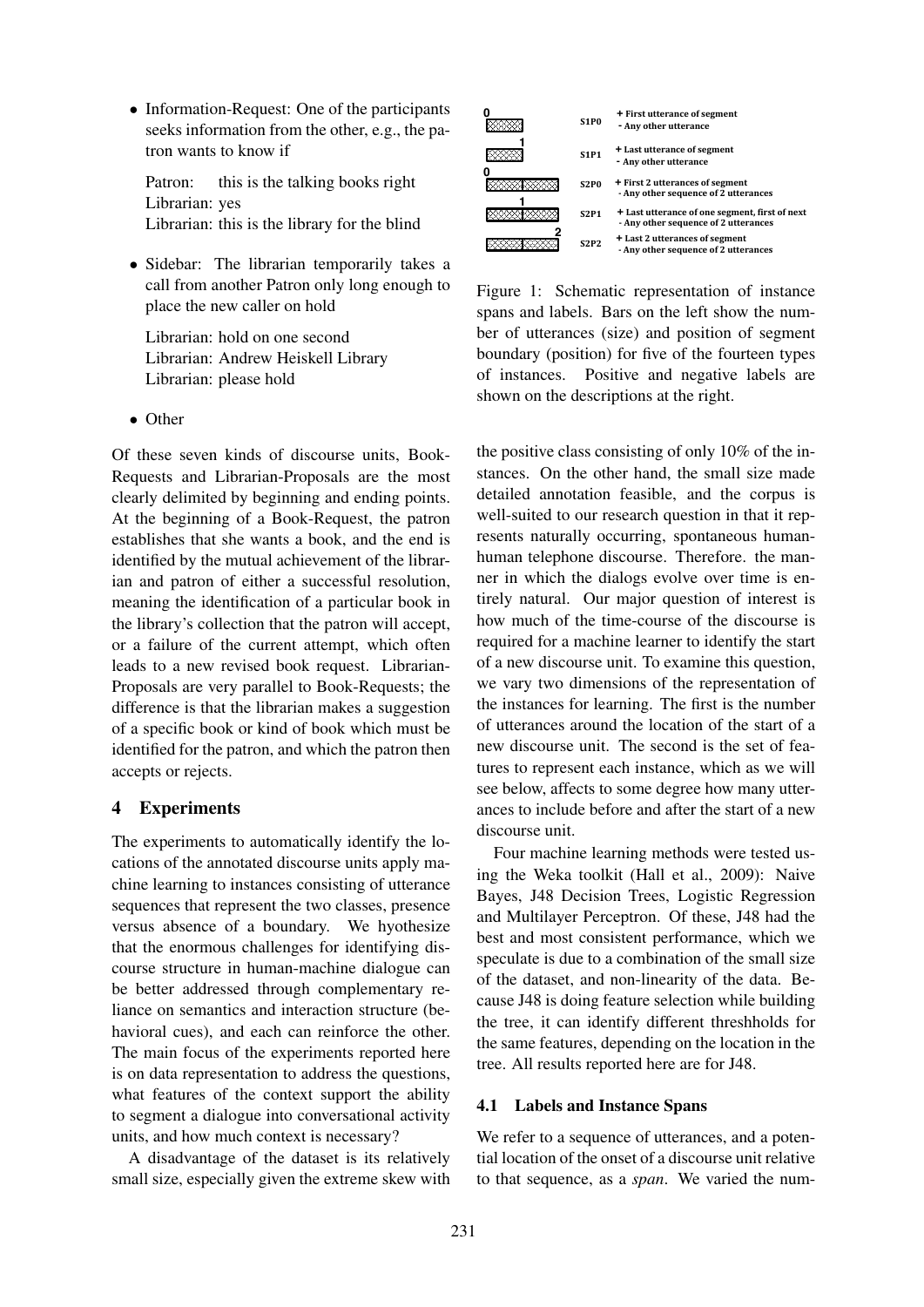ber of utterances for each span from 1 to 4, and the location of the start of a new unit to be at the beginning of the first utterance, at the end of the last utterance, or between any pair of utterances in the span. For a single utterance, there will be two types of instances, as shown in Figure 1. Each instance type is represented as  $S < N > P < M>$  where N is the number of utterances in the span and M is how many utterances there are before the boundary. S1P0 denotes size 1 spans with the boundary at position 0; positively labeled instances represent the first utterance of a segment. S1P1 denotes size 1 spans with the boundary at position 1; positively labeled instances represent the last utterance of a segment. The experiments used all labelings for spans from size 1 to 4, yielding 14 types of instances. For multi-utterance spans that occur at the beginning or end of a discourse, dummy utterances are used to fill out the spans.

### 4.2 Features

We use three sets of features. A set we refer to as *discourse* features consists of a mixed set of acoustic features and lexicogrammatical features that have been associated with discourse structure, such as discourse cue words (Hirschberg and Litman, 1993). Table 1 lists the 35 discourse features. The second set is a bag-of-words (BOW) vector representation, and the third is the combination of the discourse and BOW features. We used alternative sets of features on the assumption that the performance of a machine learner across the different instance spans will vary, depending on the aspects of the utterance that the features capture. We see some expected differences in performance between the discourse features and BOW, with BOW benefitting more than the discourse features from longer spans. Unexpectedly, we see no gain in performance from the combination of both feature sets.

The discourse features consist of acoustic features, pause features, word and utterance length features, proper noun features and speaker change. The acoustic features and the (unfilled) pause location and duration features were extracted using Praat, a cross-platform tool for speech analysis. The features pertaining to filled pauses (e.g., *um, uh*) were extracted from the transcripts.

### 4.3 Conditions and Evaluation

The experimental conditions varied the feature set, the selection of training data versus testing data,

and the fourteen kinds of instance spans and labels. Three feature sets consisted of the discourse features from Table 1 (discourse), bag-of-words (bow), and the combination of the two (combo). In all experiments, the data was randomly split into 75% for training, and 25% for testing, using two methods to select instances. In randomization by dialog, all utterances from a single dialog were kept together and 75% of the dialogs were selected for training. In randomization by utterance, 75% of all utterances were randomly selected for training, without regard to which dialog they came from. This was done to test the hypothesis that the bow representation would be more sensitive to changes of vocabulary across dialogs. The three feature sets, fourteen data representations and two randomization methods yield 84 experimental conditions.

While N-fold cross-validation is a popular method to estimate a classifier's prediction error, it is not a perfect substitute for isolating the training data from the test data (Ng, 1997). The crossvalidation estimate of prediction error is relatively unbiased, but it can be highly variable (Efron and Tibshirani, 1997)(Rodriguez et al., 2010). To avoid the inherent risk of overfitting (Ng, 1997), one recommendation is to use cross-validation to compare models, and to reserve a test set to verify that a selected classifier has superior generalization (Rao and Fung, 2008). To assess whether performance measures of different models are genuinely different requires error bounds on the result, which is not done with cross-validation. We perform train-test splits of the data to minimize overfitting, and bootstrap confidence intervals for each classifier's accuracy (and other metrics) in order to measure the variance, and thereby assess whether the performance error bounds of two conditions are distinct.

## 5 Results

Given that for this data, the rate of segment boundary instances (positive labels) is about 10%, a baseline classifier that always predicts a nonsegment will have about 90% overall accuracy. The baseline column in Table 2 shows the average accuracy that would be achieved by this simple baseline on the test data for a given run, along with the bootstrapped confidence interval for this baseline over the 50 runs. In the 84 experiments, the baseline ranged from  $90\%$  (+/-  $1\%$ ) to  $89\%$  (+/-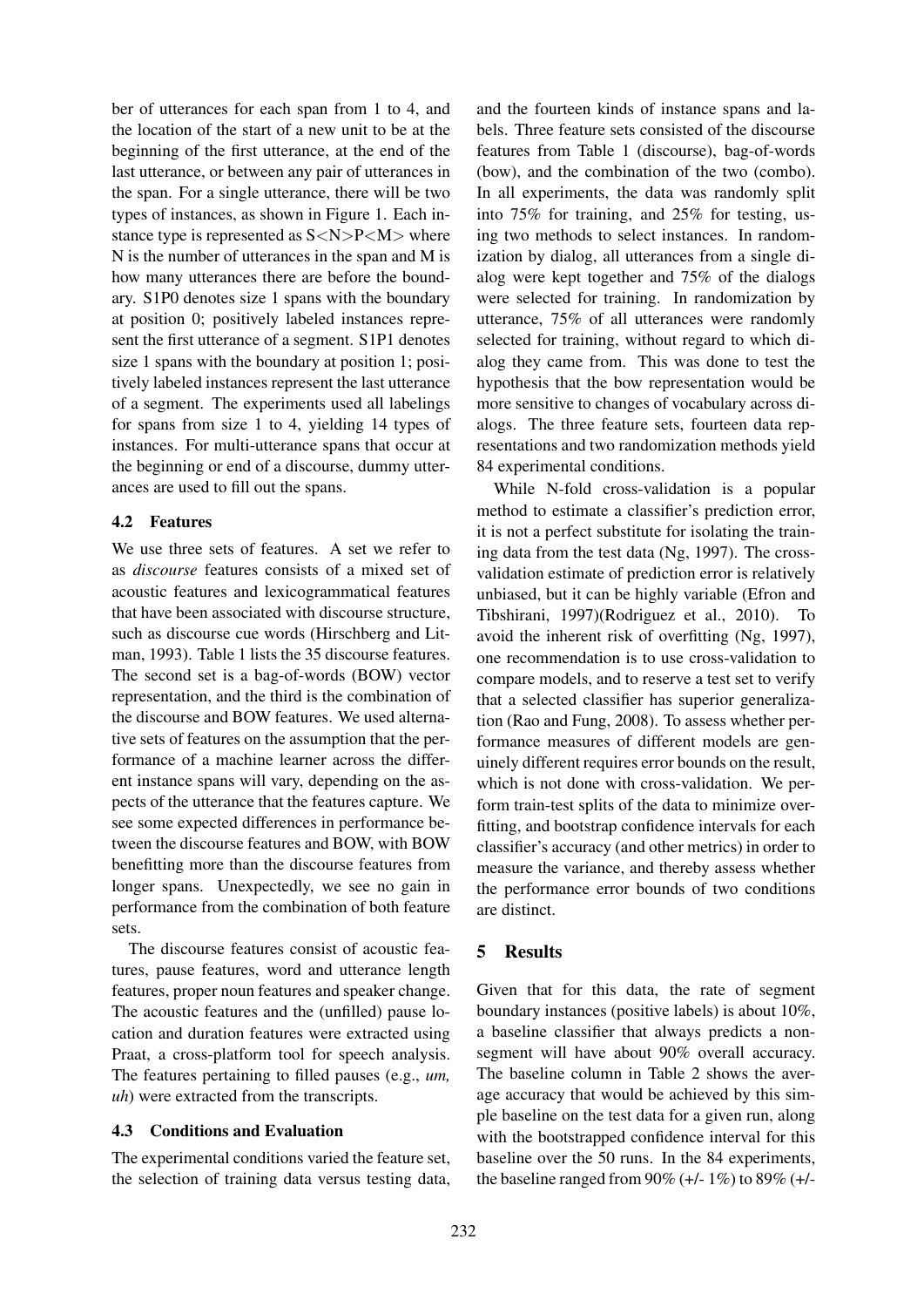|                 | Interaction feature      |                                                                                     |  |  |  |  |  |
|-----------------|--------------------------|-------------------------------------------------------------------------------------|--|--|--|--|--|
| 1               | Speaker                  | whether there is a speaker switch between preceding utterance and current utterance |  |  |  |  |  |
|                 | <b>Acoustic features</b> |                                                                                     |  |  |  |  |  |
| $\overline{2}$  | Pitch_MIN                | Minimum pitch of the utterance                                                      |  |  |  |  |  |
| 3               | Pitch_MAX                | Maximum pitch of the utterance                                                      |  |  |  |  |  |
| 4               | Pitch_MEAN               | Mean pitch of the utterance                                                         |  |  |  |  |  |
| 5               | Pitch_STDV               | Standard deviation of the pitch of the utterance                                    |  |  |  |  |  |
| 6               | Pitch_RANGE              | Maximim pitch of the utterance less the minimum pitch                               |  |  |  |  |  |
| 7               | Pitch_CHANGE             | Pitch_MEAN of the current utterance less the Pitch_MEAN of the preceding utterance  |  |  |  |  |  |
| 8               | Intensity_MIN            | Minimum intensity of the utterance                                                  |  |  |  |  |  |
| 9               | Intensity_MAX            | Maximum intensity of the utterance                                                  |  |  |  |  |  |
| 10              | Intensity_MEAN           | Mean intensity of the utterance                                                     |  |  |  |  |  |
| 11              | Intensity_STDV           | Standard deviation of the intensity of the utterance                                |  |  |  |  |  |
| 12              | Intensity_RANGE          | Intensity_MAX less Intensity_MIN                                                    |  |  |  |  |  |
| 13              | Intensity_CHANGE         | Intensity_MEAN of the current utterance less Intensity_MEAN of preceding utterance  |  |  |  |  |  |
| 14              | LR1                      | Utterance duration                                                                  |  |  |  |  |  |
| 15              | LR1_Normalized           | Utterance duration normalized by each speaker independently                         |  |  |  |  |  |
|                 |                          | <b>Lexical features</b>                                                             |  |  |  |  |  |
| 16              | $LR2_1$                  | Word count                                                                          |  |  |  |  |  |
| 17              | $LR2_2$                  | Word count normalized by speaker                                                    |  |  |  |  |  |
| 18              | $LR3_1$                  | Words per second                                                                    |  |  |  |  |  |
| 19              | $LR3-2$                  | Words per second by speaker                                                         |  |  |  |  |  |
| 20              | LR4                      | Average word length                                                                 |  |  |  |  |  |
| 21              | LR5                      | Maximum word length                                                                 |  |  |  |  |  |
| 22              | $LR6_1$                  | Average frequency of characters in the utterance                                    |  |  |  |  |  |
| 23              | LR6 <sub>-2</sub>        | Number of low frequency characters                                                  |  |  |  |  |  |
| 24              | IR                       | Number of content words                                                             |  |  |  |  |  |
| 25              | $PN_1$                   | Number of named entities                                                            |  |  |  |  |  |
| 26              | $PN_2$                   | Whether the utterance contains a new named entity                                   |  |  |  |  |  |
| Pause features  |                          |                                                                                     |  |  |  |  |  |
| $\overline{27}$ | Pause_DURT               | total duration of all pauses                                                        |  |  |  |  |  |
| 28              | Pause_RATIO              | proportion utterance consisting of pauses                                           |  |  |  |  |  |
| 29              | FP1                      | Presence of a filled pause at the beginning of an utterance                         |  |  |  |  |  |
| 30              | FP <sub>2</sub>          | Presence of a filled pause at the end of an utterance                               |  |  |  |  |  |
| 31              | FP3                      | Presence of a filled pause in the middle of an utterance                            |  |  |  |  |  |
| 32              | P <sub>1</sub>           | Presence of a pause tag at the beginning of an utterance                            |  |  |  |  |  |
| 33              | P <sub>2</sub>           | Presence of a pause tag at the end of an utterance                                  |  |  |  |  |  |
| 34              | P <sub>3</sub>           | Presence of a pause tag in the middle of an utterance                               |  |  |  |  |  |

#### Table 1: Discourse Features

1%). Crucially, however, the simple baseline will fail to identify any of the members of the positive class. Though it is difficult to beat the baseline on overall accuracy, the question addressed here is what level of accuracy is achieved on the positive class, while remaining relatively consistent with the baseline on overall accuracy. It should be noted that accuracy on the positive class is the same as *recall*, or *sensitivity* (the term used in the epidemiological literature). The worst performing classifier among the 84 (disc/utterance/ S1P4) achieves 83% (+/- 1%) accuracy overall, or below the baseline by  $6\%$ , with  $11\%$  accuracy on the positive class, 100% of which is a gain over the baseline. By this standard, the best classifier of the 84 conditions (bow/dial/S4P1) matches the baseline on overall accuracy, and achieves 50% (+/- 5%) accuracy on the positive class, which far exceeds the baseline. About half of the experimental conditions meet the baseline and achieve at least 25%

accuracy on the positive class.

Overall accuracy, and accuracy on the positive class, measure prediction error, but can be supplemented with additional metrics that facilitate analysis of the nature and cost of error types. As a supplementary metric, we report average F-measure, the harmonic mean of recall and precision, due to its familiarity, and because it provides a sense of how often a classifier incorrectly predicts the positive class. An F-measure close to accuracy on the positive class indicates that precision is about the same as recall, while a relatively higher F-measure indicates that the precision is even higher than the F-measure, and the converse is true when the Fmeasure is lower than accuracy on the positive class. Table 2 shows 32 classifiers with the highest measures of accuracy, accuracy on the positive class, and F-measure. The confidence intervals for accuracy on the positive class and F-measure are rather wide, compared to those for overall accu-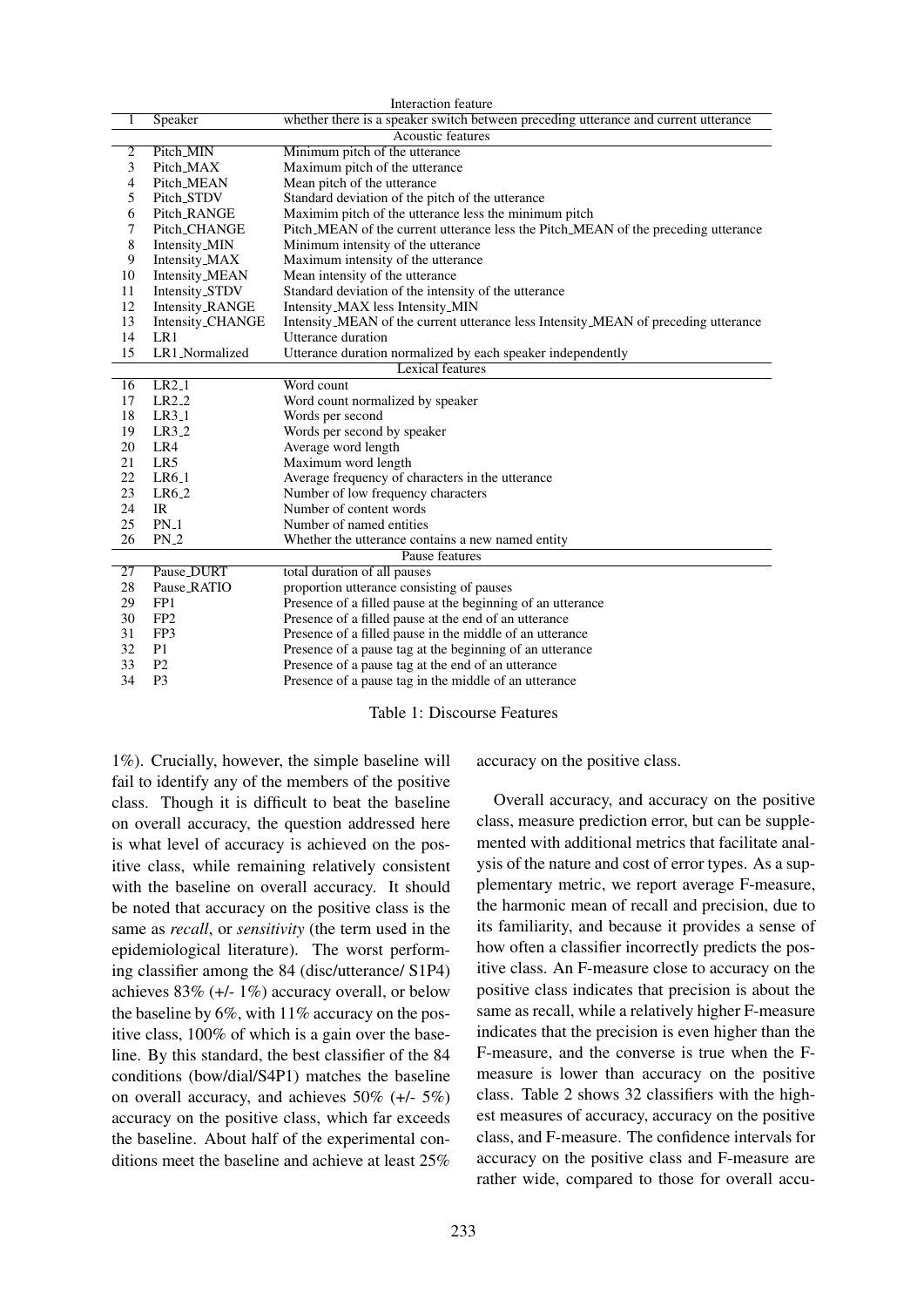| Exp.                 | <i>Baseline</i> (sd) | $Acc$ (sd)        | $AccPos(Recall)$ (sd) | $\overline{F}$ (sd) | $>$ Acc <sub>pos</sub> | > F             |
|----------------------|----------------------|-------------------|-----------------------|---------------------|------------------------|-----------------|
| bow/dial/S4P1        | $0.89 (+/-0.010)$    | $0.89 (+/-0.009)$ | $0.42 (+/-0.082)$     | $0.28 (+/-0.054)$   | 22                     | $\overline{11}$ |
| bow/dial/S4P2        | $0.90 (+/-0.013)$    | $0.89 (+/-0.010)$ | $0.39 (+/-0.071)$     | $0.26 (+/-0.064)$   | 22                     | 3               |
| bow/utterance/S1P0   | $0.90 (+/-0.004)$    | $0.90 (+/-0.005)$ | $0.51 (+/-0.051)$     | $0.26 (+/-0.034)$   | 30                     | 11              |
| bow/utterance/S4P0   | $0.89 (+/-0.005)$    | $0.88 (+/-0.006)$ | $0.43 (+/-0.049)$     | $0.26 (+/-0.040)$   | 23                     | 10              |
| disc/dial/S2P1       | $0.90 (+/-0.009)$    | $0.87 (+/-0.009)$ | $0.32 (+/-0.059)$     | $0.26 (+/-0.037)$   | 4                      | 10              |
| bow/utterance/S4P3   | $0.89 (+/-0.006)$    | $0.88 (+/-0.005)$ | $0.41 (+/-0.050)$     | $0.25 (+/-0.027)$   | 22                     | 11              |
| combo/dial/S3P2      | $0.89 (+/-0.011)$    | $0.86 (+/-0.010)$ | $0.31 (+/-0.048)$     | $0.25 (+/-0.031)$   | 7                      | 10              |
| disc/dial/S4P3       | $0.90 (+/-0.008)$    | $0.86 (+/-0.009)$ | $0.30 (+/-0.041)$     | $0.25 (+/-0.030)$   | 4                      | 10              |
| combo/dial/S3P1      | $0.89 (+/-0.010)$    | $0.86 (+/-0.011)$ | $0.31 (+/-0.059)$     | $0.25 (+/-0.038)$   | 3                      | 10              |
| combo/dial/S4P2      | $0.89 (+/-0.013)$    | $0.86 (+/-0.012)$ | $0.30 (+/-0.044)$     | $0.25 (+/-0.031)$   | 4                      | 10              |
| combo/dial/S2P1      | $0.89 (+/-0.012)$    | $0.87 (+/-0.010)$ | $0.32 (+/-0.054)$     | $0.25 (+/-0.033)$   | 7                      | 10              |
| combo/dial/S4P3      | $0.90 (+/-0.007)$    | $0.87 (+/-0.008)$ | $0.29 (+/-0.044)$     | $0.25 (+/-0.035)$   | 4                      | 10              |
| disc/dial/S3P2       | $0.90 (+/-0.008)$    | $0.87 (+/-0.008)$ | $0.29 (+/-0.047)$     | $0.25 (+/-0.040)$   | 3                      | 10              |
| bow/utterance/S4P1   | $0.90 (+/-0.005)$    | $0.89 (+/-0.004)$ | $0.40 (+/-0.053)$     | $0.25 (+/-0.020)$   | 22                     | 10              |
| bow/dial/S4P3        | $0.90 (+/-0.007)$    | $0.89 (+/-0.009)$ | $0.39 (+/-0.072)$     | $0.25 (+/-0.035)$   | 22                     | 10              |
| disc/dial/S4P2       | $0.90 (+/-0.009)$    | $0.86 (+/-0.009)$ | $0.28 (+/-0.042)$     | $0.25 (+/-0.030)$   | $\Omega$               | 10              |
| bow/dial/S1P0        | $0.90 (+/-0.009)$    | $0.89 (+/-0.009)$ | $0.48 (+/-0.065)$     | $0.24 (+/-0.045)$   | 28                     | $\theta$        |
| combo/dial/S4P1      | $0.90 (+/-0.010)$    | $0.86 (+/-0.010)$ | $0.28 (+/-0.045)$     | $0.24 (+/-0.034)$   | $\theta$               | 9               |
| disc/dial/S3P1       | $0.89 (+/-0.011)$    | $0.86 (+/-0.010)$ | $0.29 (+/-0.046)$     | $0.24 (+/-0.033)$   | 2                      | 9               |
| bow/dial/S4P0        | $0.90 (+/-0.009)$    | $0.88 (+/-0.011)$ | $0.37 (+/-0.031)$     | $0.24 (+/-0.040)$   | 22                     | $\overline{0}$  |
| disc/dial/S4P1       | $0.90 (+/-0.009)$    | $0.86 (+/-0.008)$ | $0.27 (+/-0.041)$     | $0.23 (+/-0.032)$   | $\theta$               | 3               |
| bow/utterance/S4P2   | $0.89 (+/-0.007)$    | $0.88 (+/-0.010)$ | $0.39 (+/-0.044)$     | $0.23 (+/-0.033)$   | 22                     | $\overline{0}$  |
| combo/utterance/S2P0 | $0.89 (+/-0.005)$    | $0.86 (+/-0.009)$ | $0.27 (+/-0.041)$     | $0.21 (+/-0.029)$   | $\Omega$               | $\Omega$        |
| disc/dial/S2P0       | $0.89 (+/-0.010)$    | $0.86 (+/-0.009)$ | $0.27 (+/-0.047)$     | $0.20 (+/-0.027)$   | $\Omega$               | $\Omega$        |
| disc/utterance/S2P0  | $0.90 (+/-0.006)$    | $0.86 (+/-0.008)$ | $0.26 (+/-0.032)$     | $0.20 (+/-0.024)$   | 0                      | $\Omega$        |
| combo/utterance/S1P0 | $0.89 (+/-0.005)$    | $0.88 (+/-0.006)$ | $0.31 (+/-0.041)$     | $0.20 (+/-0.026)$   | 10                     | $\overline{0}$  |
| combo/utterance/S3P0 | $0.90 (+/-0.005)$    | $0.86 (+/-0.008)$ | $0.25 (+/-0.038)$     | $0.20 (+/-0.033)$   | $\Omega$               | $\Omega$        |
| disc/utterance/S4P3  | $0.89 (+/-0.006)$    | $0.86 (+/-0.009)$ | $0.24 (+/-0.043)$     | $0.20 (+/-0.033)$   | 0                      | $\theta$        |
| combo/utterance/S2P1 | $0.89 (+/-0.006)$    | $0.86 (+/-0.008)$ | $0.26 (+/-0.036)$     | $0.20 (+/-0.023)$   | $\theta$               | $\overline{0}$  |
| disc/utterance/S2P1  | $0.89 (+/-0.005)$    | $0.86 (+/-0.007)$ | $0.26 (+/-0.032)$     | $0.20 (+/-0.022)$   | 0                      | $\Omega$        |
| combo/utterance/S4P1 | $0.89 (+/-0.006)$    | $0.85 (+/-0.008)$ | $0.24 (+/-0.033)$     | $0.20 (+/-0.027)$   | 0                      | $\overline{0}$  |
| disc/utterance/S4P0  | $0.89 (+/-0.006)$    | $0.85 (+/-0.009)$ | $0.24 (+/-0.034)$     | $0.20 (+/-0.024)$   | $\Omega$               | $\Omega$        |

Table 2: Classification performance (with standard deviations in parentheses) of the best 40% of 84 J48 models trained on 75% of the data and tested on the remaining 25%, with bootstrapped confidence intervals from 50 trials each.

racy. To draw comparisons among the classifiers that take into account this variance, the two rightmost columns of the table indicate for each classifier how many other classifiers in the same table the current classifier surpasses on mean accuracy of the positive class, or on mean F-measure. Here, to surpass another classifier means the lower bound of its confidence interval surpasses the upper bounds of other classifiers' confidence intervals.

Table 2 shows that there is no one classifier that surpasses all others on all measures. There are, however, some clear trends. Regarding the number of utterances spanned by each data instance, the table shows that of the 32 best performing classifiers, the majority (seventeen) have size 4 spans, and all but three have spans longer than a single utterance. This trend indicates that more context leads to better accuracy overall and better accuracy on the positive class. Regarding where the segment boundary is located relative to the span, the majority of cases (twenty-two) locate the bound-

ary within the span, meaning that the span includes one or more of the final utterances of a segment and one or more of the initial utterances of the next segment. The remaining cases involve spans that include utterances only from the beginning of the segment. There are no cases of higher performing classifiers that use spans from segment endings. Among the classifiers in the top half of the table, the best performing bow classifiers surpass a larger number of the other classifiers on accuracy of the positive class. The best performing discourse or combination classifiers surpass a larger number of other classifiers on F-measure. This suggests that in general, the bow classifiers do better on recall and the classifiers with discourse features have higher precision.

The combination of BOW and discourse features has a performance that differs little from the discourse features alone, and does not do as well as BOW S4P1. This result was unexpected, and suggests that the bow and discourse feature sets often identify nearly the same set of discourse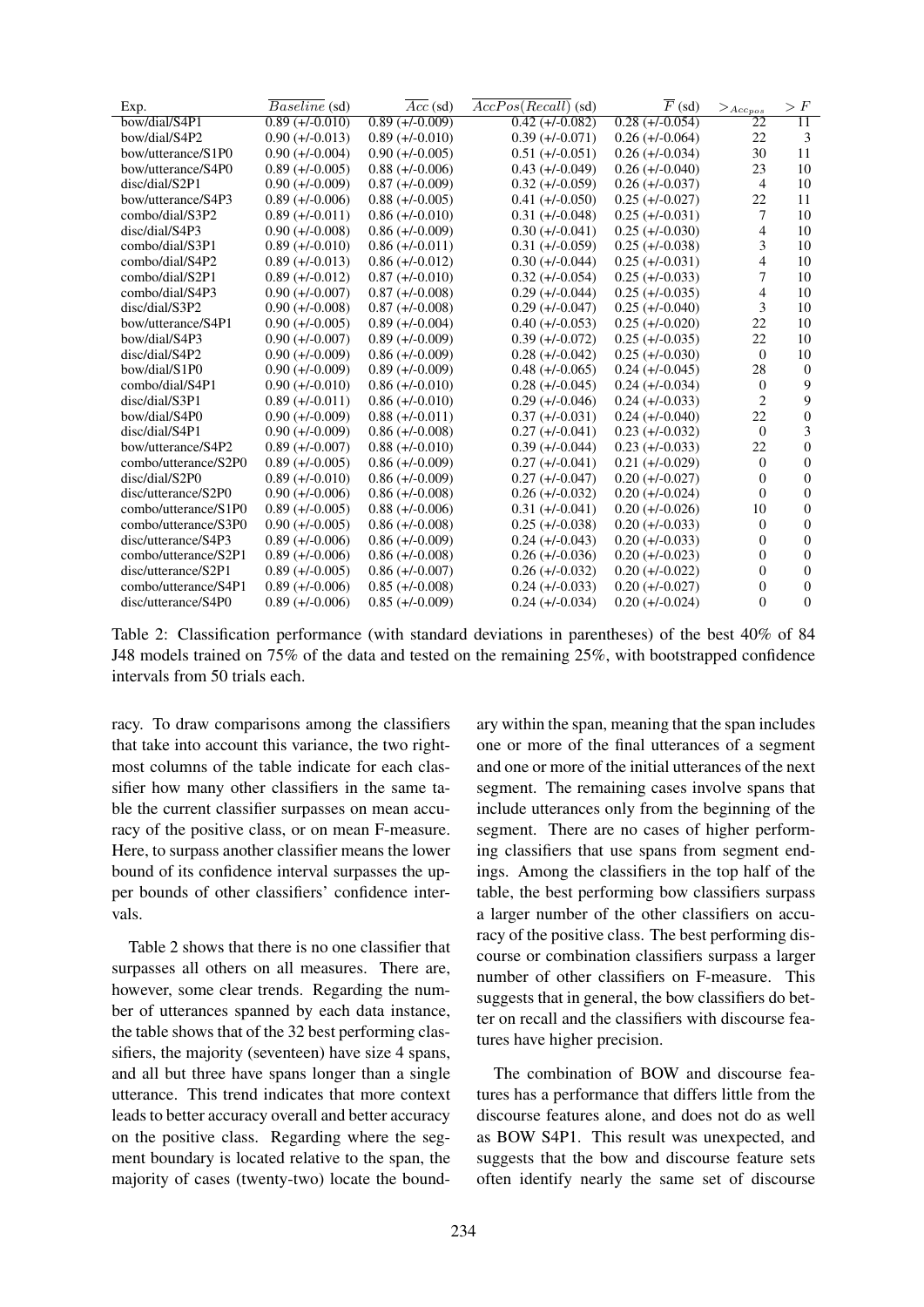| Discourse, Rand Dial, S4P3 |           |            |  |  |  |  |  |
|----------------------------|-----------|------------|--|--|--|--|--|
| <b>Activity Type</b>       | $TP \%$   | $FN \%$    |  |  |  |  |  |
| Inform                     | 7(0.11)   | 56 (0.89)  |  |  |  |  |  |
| <b>Book Request</b>        | 18(0.32)  | 40 (0.68)  |  |  |  |  |  |
| Librarian Proposal         | 4(0.27)   | 11(0.73)   |  |  |  |  |  |
| Request-Action             | 0(0.00)   | 6(1.00)    |  |  |  |  |  |
| <b>Information-Request</b> | 6(0.11)   | 47 (0.89)  |  |  |  |  |  |
| Sidebar                    | 1(0.08)   | 11(0.92)   |  |  |  |  |  |
| Conventional               | 5(0.17)   | 25(0.83)   |  |  |  |  |  |
| Total                      | 37(0.14)  | 230 (0.86) |  |  |  |  |  |
| BOW, Rand Dial, S4P2       |           |            |  |  |  |  |  |
| Inform                     | 7(0.10)   | 70 (0.90)  |  |  |  |  |  |
| <b>Book Request</b>        | 14 (0.20) | 57 (0.80)  |  |  |  |  |  |
| Librarian Proposal         | 1(0.05)   | 20(0.95)   |  |  |  |  |  |
| Request-Action             | 0(0.00)   | 5(1.00)    |  |  |  |  |  |
| <b>Information-Request</b> | 8 (0.16)  | 42 (0.84)  |  |  |  |  |  |
| Sidebar                    | 0(0.00)   | 13 (1.00)  |  |  |  |  |  |
| Conventional               | 6(0.23)   | 29 (0.77)  |  |  |  |  |  |
| Total                      | 37(0.14)  | 230 (0.86) |  |  |  |  |  |

Table 3: Error Analysis of the Positive Class

boundaries. Since the initial utterances of a segment seem to have features with greater predictive power than the final utterances of a segment, and since discourse cue words tend to occur in the first utterance or so of a segment, it could be that discourse cue words explain the good performance of both sets of features. This could be tested in future work by restricting a BOW representation to words other than discourse cue words.

To pursue in more detail the factors that influence accuracy on the positive class (recall), we now turn to an error analysis of the kinds of discourse units associated with true positives versus false negatives of the classifier's confusion matrix. Table 3 presents the results of an error analysis of the two cells of the confusion matrix for a classifier's results on the positive class, the true positives and the false negatives. We looked at the breakdown of the seven kinds of discourse units to see whether there were differences in the likelihood of a correct identification of a boundary, depending on the kind of discourse unit in question. Results are drawn from classifiers learned under two conditions, S4P3 spans with discourse features randomized by dialogue (disc/dial/S4P3) and S4P3 spans with BOW features, randomized by dialogue (bow/dial/S4P3). (Results from other classifiers are very similar.) In both cases, Book-Requests have a much higher probability of being among the true positives (32% for discourse, 20% for BOW) than for the positive class overall (14%). Conventional discourse units, where the participants first make their greetings, or make their final good byes, are also correctly identified

more often than the overall TP rate. Librarian Proposals are identified well by the model using the discourse features, but not by the one using the BOW features. We speculate that this is because Librarian Proposals typically present information that is new to the discourse: often, the librarian is making a suggestion to the patron based on information the librarian can see in the preference field of the patron's record, or in the patron's past borrowing behavior. We speculate that the vocabulary in Librarian Proposals may be too variable to be predictive. Information-Request units and Inform units are also relatively difficult to identify correctly.

#### 6 Conclusion

The problem of identification of conversational activities is a difficult one for machine processing for many reasons. Like vision and speech, segmentation of the units is difficult because the units are not discrete, objective, components of perception, but instead are the result of abstraction. The experiments presented here consider a novel explanation for the difficulty of the task, which is that discourse units differ from each other regarding the manner in which they evolve in time. The results show that a data representation that includes utterances from both the end of one unit and the beginning of another improves performance. The transition between one conversational activity and another takes place over the course of several utterances, rather than occurring at an instant in time. Error analysis indicates further that discourse units that correspond to conversational activities with clear end points that can be achieved have a higher probability of being recognized correctly.

#### References

- John L. Austin. 1962. *How to do Things with Words: The William James Lectures delivered at Harvard University in 1955*. Clarendon Press, Oxford.
- Satanjeev Banerjee and Alexander I. Rudnicky. 2006. A texttiling based approach to topic boundary detection in meetings. Technical report, Department of Computer Science, Carnegie Mellon University.
- David R. Dowty. 1986. The effects of aspectual class on the temporal structure of discourse: semantics or pragmatics? *Linguistics and Philosophy*, 9(1):37– 61.
- Bradley Efron and Robert Tibshirani. 1997. Improvements on cross-validation: The .632+ boot-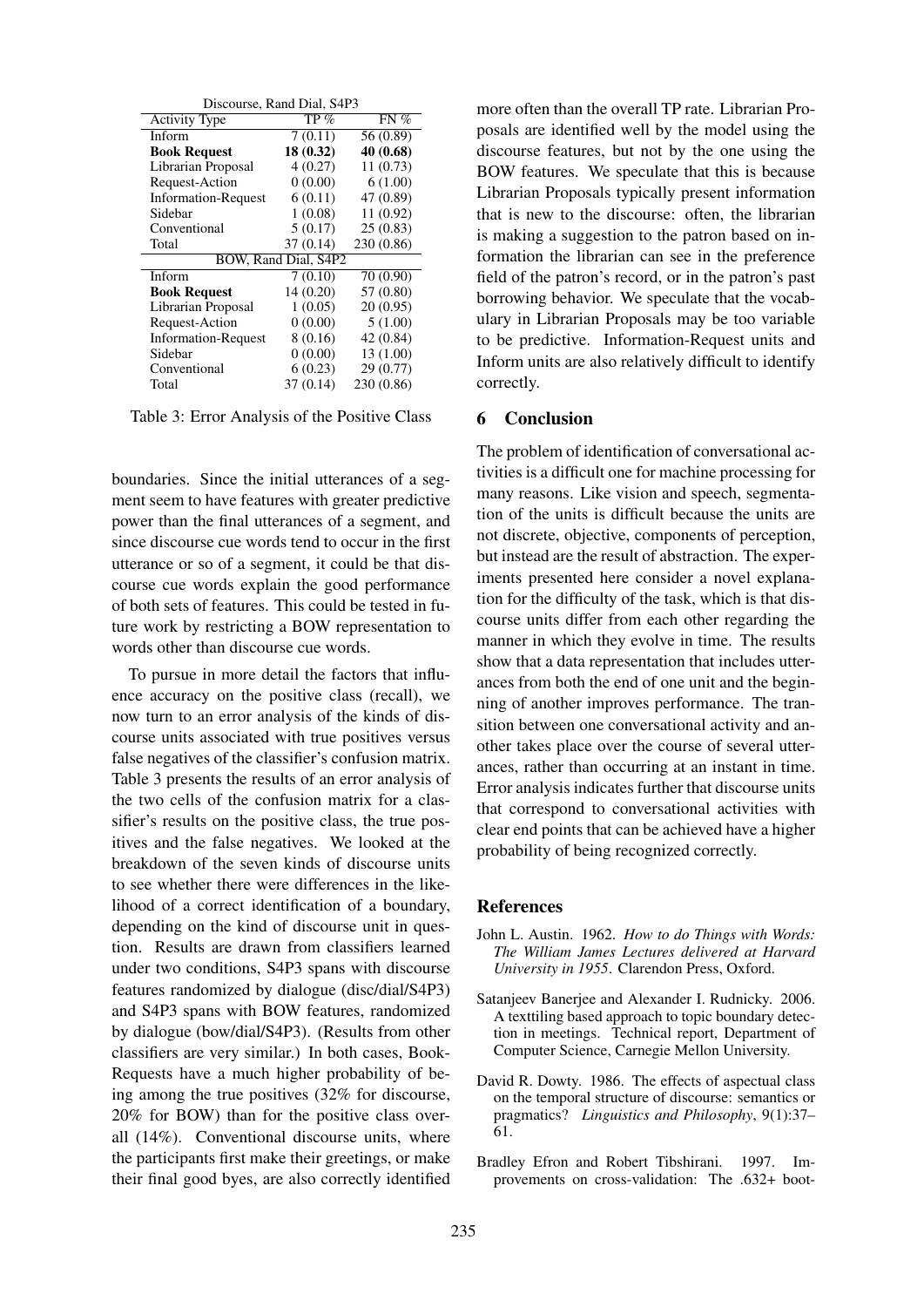strap method. *Journal of the American Statistical Association*, 92(438):548–560, June.

- Jacob Eisenstein and Regina Barzilay. 2008. Bayesian unsupervised topic segmentation. In *Proceedings of the Conference on Empirical Methods in Natural Language Processing (EMNLP '08)*, pages 334– 343. Association for Computational Linguistics.
- Michel Galley, Kathleen McKeown, Eric Fosler-<br>Lussier, and Hongyan Jing. 2003. Discourse Lussier, and Hongyan Jing. 2003. Discourse segmentation of multi-party conversation. In *Proceedings of the 41st Annual Meeting on Association for Computational Linguistics*, pages 562–569, Stroudsburg, PA, USA. Association for Computational Linguistics.
- Barbara J. Grosz and Candace L. Sidner. 1986. Attention, intentions, and the structure of discourse. *Computational Linguistics*, 12(3):175–204, July.
- Mark Hall, Eibe Frank, Geoffrey Holmes, Bernhard Pfahringer, Peter Reutemann, and Ian H. Witten. 2009. The weka data mining software: An update. *SIGKDD Explorations*, 11(1):10–18.
- Marti A. Hearst. 1997. Texttiling: segmenting text into multi-paragraph subtopic passages. *Computational Linguistics*, 23(1).
- Julia Hirschberg and Diane Litman. 1993. Empirical studies on the disambiguation of cue phrases. *Computational Linguistics*, 19:501–530.
- Jun Hu, Rebecca J. Passonneau, and Owen Rambow. 2009. Contrasting the interaction structure of an email and a telephone corpus: A machine learning approach to annotation of dialogue function units. In *Proceedings of the SIGDIAL 2009 Conference*, pages 357–366, London, UK, September. Association for Computational Linguistics.
- Klaus Krippendorff. 1980. *Content Analysis: An Introduction to Its Methodology*. Sage Publications, Beverly Hills, CA.
- Igor Malioutov and Regina Barzilay. 2006. Minimum cut model for spoken lecture segmentation. In *Proceedings of the 21st International Conference on Computational Linguistics and the 44th Annual Meeting of the Association for Computational Linguistics*, ACL-44, pages 25–32, Stroudsburg, PA, USA. Association for Computational Linguistics.
- Gabriel Murray, Steve Renals, and Jean Carletta. 2005. Extractive summarization of meeting recordings. In *Proceedings of the 9th European Conference on Speech Communication and Technology*, pages 593– 596.
- Andrew Y. Ng. 1997. Preventing overfitting of cross-validation data. In *Proceedings of the Fourteenth International Conference on Machine Learning*, ICML '97, pages 245–253.
- Nicolas Obin, Volker Dellwo, Anne Lacheret, and Xavier Rodet. 2010. Expectations for discourse genre identification: aprosodic study. In *Interspeech*, pages 3070–3073.
- A.S. Park and J.R. Glass. 2008. Unsupervised pattern discovery in speech. *Audio, Speech, and Language Processing, IEEE Transactions on*, 16(1):186–197, Jan.
- Rebecca J. Passonneau and Diane J. Litman. 1997. Discourse segmentation by human and automated means. *Computational Linguistics*, 23(1):103–139, March.
- Rebecca J. Passonneau, Irene Alvarado, Phil Crone, and Simon Jerome. 2011. Paradise-style evaluation of a human-human library corpus. In *Proceedings of the SIGDIAL 2011 Conference*, pages 325–331, Portland, Oregon, June. Association for Computational Linguistics.
- Matthew Purver, Thomas L. Griffiths, and Joshua B. Kording, Konrad P. andTenenbaum. 2006. Unsupervised topic modelling for multi-party spoken discourse. In *Proceedings of the 44th annual meeting of the Association for Computational Linguistics (ACL-44)*, pages 17–24. Association for Computational Linguistics.
- R. Bharat Rao and Glenn Fung. 2008. On the dangers of cross-validation. an experimental evaluation. In *SDM*, pages 588–596. SIAM.
- Klaus Ries, Lori Levin, Liza Valle, Alon Lavie, and Alex Waibel. 2000. Shallow discourse genre annotation in callhome spanish. In *Proceedings of International Conference on Language Resources and Evaluation (LREC)*. European Language Resources and Evaluation (ELRA).
- Klaus Ries. 2002. Segmenting conversations by topic, initiative, and style. In AnniR. Coden, EricW. Brown, and Savitha Srinivasan, editors, *Information Retrieval Techniques for Speech Applications*, volume 2273 of *Lecture Notes in Computer Science*, pages 51–66. Springer Berlin Heidelberg.
- J.D. Rodriguez, A. Perez, and J.A. Lozano. 2010. Sensitivity analysis of k-fold cross validation in prediction error estimation. *Pattern Analysis and Machine Intelligence, IEEE Transactions on*, 32(3):569–575, March.
- Zeno Vendler. 1957. Verbs and times. *Philosophical Review*, 66(2):143–160.
- Nigel G. Ward and Karen A. Richart-Ruiz. 2013. Patterns of importance variation in spoken dialog. In *SigDial*.
- Nigel G. Ward and Alejandro Vega. 2012. A bottomup exploration of the dimensions of dialog state in spoken interaction. In *SigDial*.